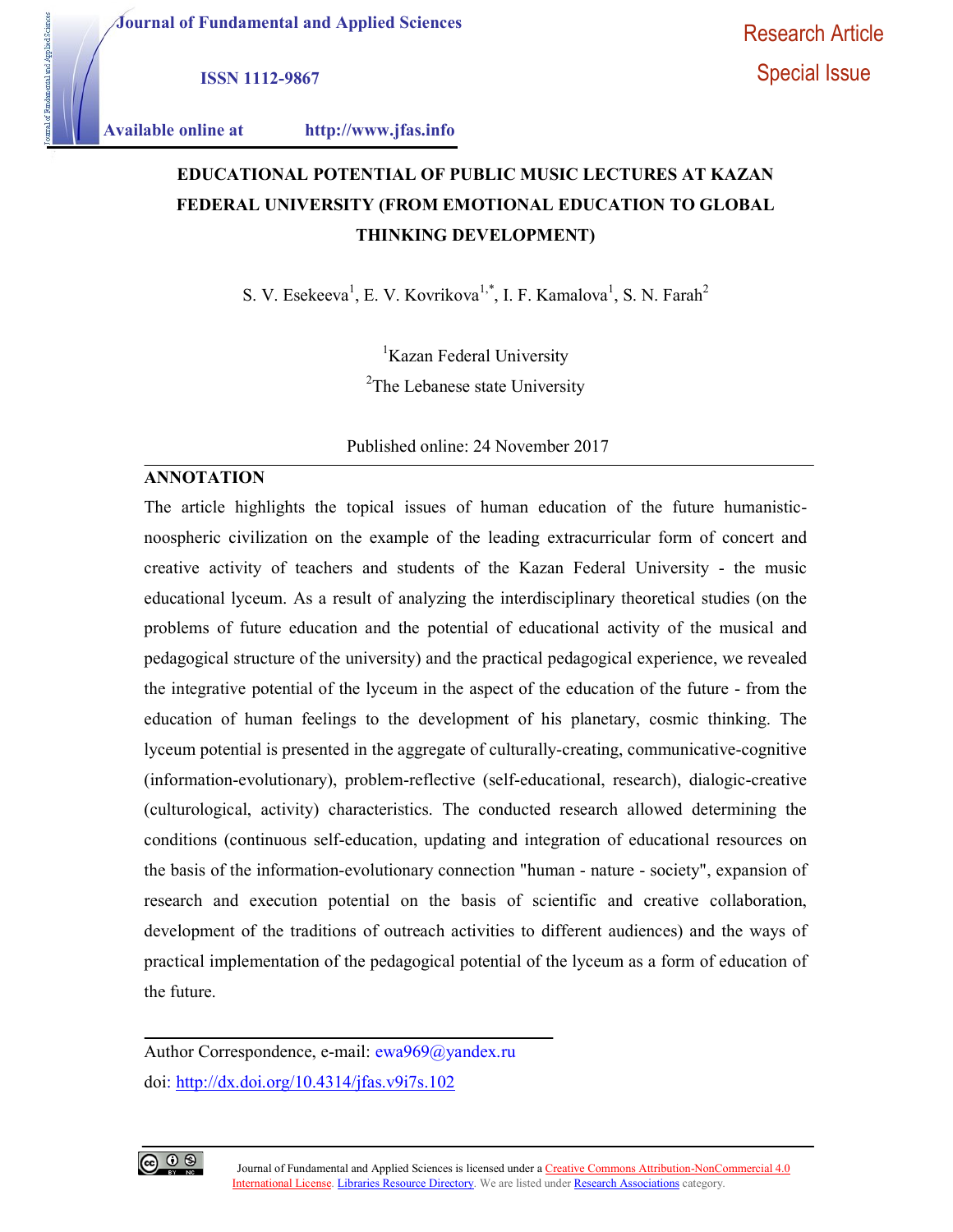Particular attention is given to the cultural interpretation of works of art, cooperation technologies, problem training and actualization of the motivational potential of the educational environment on the basis of global education models able to form a human - the universe.

Key words: education of the future, musical education, extracurricular concert-creative activity, future teacher.

# INTRODUCTION

The modern mankind stands on the threshold of the postindustrial information society of the future integral, humanistic-noospheric civilization, which, preserving the best, significantly changes and updates the world development in order to "adequately respond to the changed conditions of development, challenges and threats of the new century and millennium" (B.N. Kuzyk, Y.V. Yakovets) [1]. The future depends on what path people will choose - secrecy, conservatism and self-destruction or dialogue, creative intelligence and creativity.

Education is the basis of human personality, in the process of which the direction of the internal compass of consciousness, feelings and behavior of the individual takes place in society during the entire path of formation and development. In this regard, the axiological (E.I. Purgina, L.A. Kharisova), interethnic (L.F. Gaysina, A.N. Dzhurinsky), civilizational (open) (V.I. Panarin, V.S. Stepin, Yu.V. Yakovets) and information-evolutionary (A.D. Ursul, T.A. Ursul, S.N. Farakh) aspects of the education of the future, or global education, remain to be relevant. Its goal is the formation of "a new type of human - a noospheric individual, prepared for the implementation of the idea of global survival of mankind", as a result of which the idea of education as a translation and acquisition of knowledge and abilities (knowledge and competence approaches) is corrected for a broader, "global evolutionary" understanding - as a "socio-natural process of information flow from society and nature to human" [2]. This scenario is possible only with an optimistic-cognitive strategy of future education - a complex interconnected system of human education and training - from the first steps of the emotional and aesthetic comprehension of oneself and the world to the development of global-planetary, cosmic thinking.

The corresponding organization of the artistic, including the musical and educational process, which has a great potential for the dialogue of human cultures as a path from human to the contradictory world of spiritual ideas (B.M. Nemensky), the way of comprehension of oneself and society through the prism of artistic culture, is of particular importance. The humanistic essence of the pedagogy of arts (let us recall the words of D. Kabalevsky that the art is created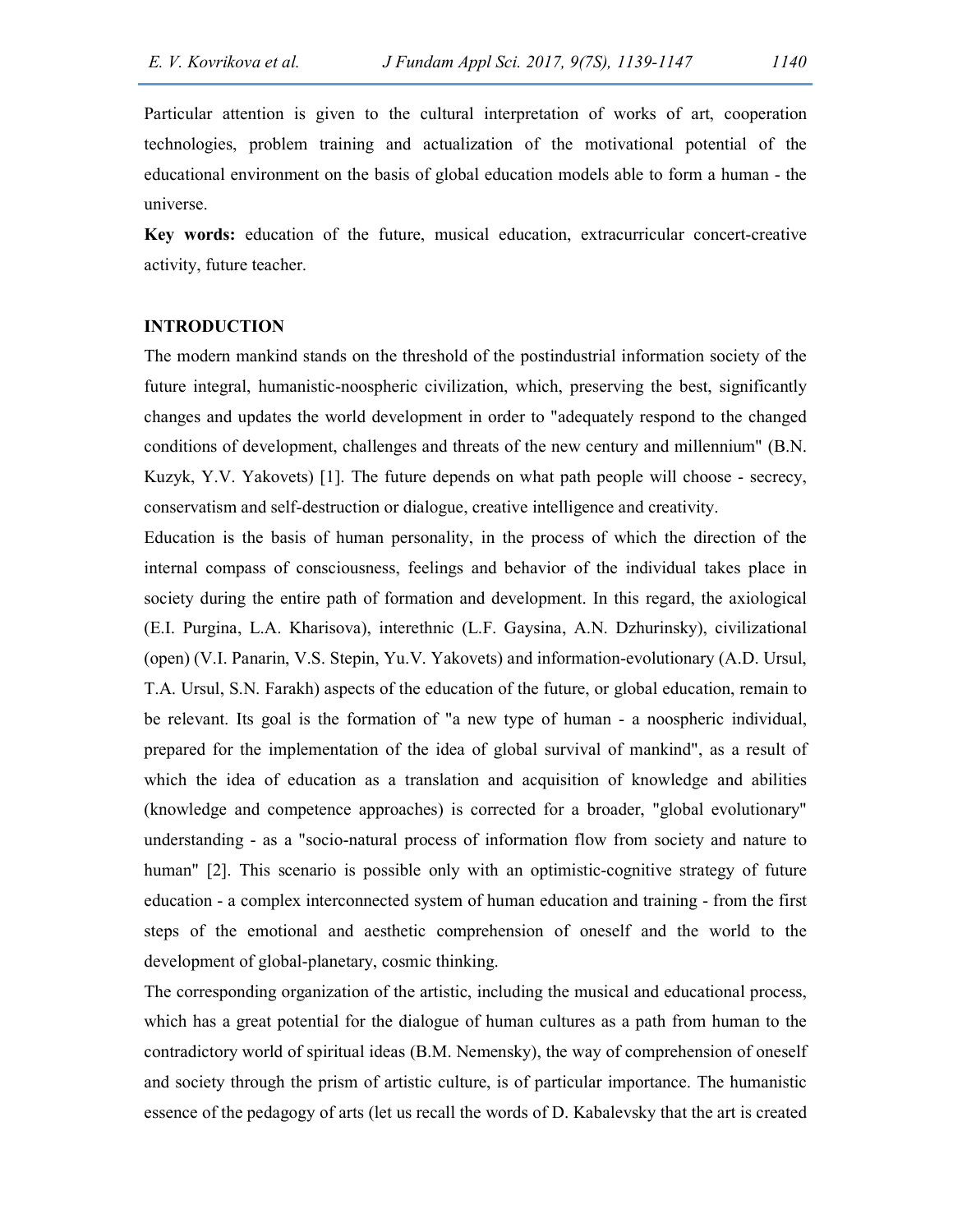by human, about human and for human) allows perceiving the "social, cultural and geopolitical challenges" of time. The result of musical education is the concept of humancreator's activity "as a great intellectual and emotional labor of the soul... as a supreme need for the transformation of human and the world from the standpoint of high spirituality" (L.V. Shkolyar) [3].

The purpose of this work is to reveal the pedagogical potential of the musical and educational lyceum of the Kazan Federal University as a form of education of the future, the conditions and methods for its implementation in practice.

#### MATERIALS AND METHODS

To obtain the study results, we used the following methods: theoretical (analysis of interdisciplinary scientific literature, synthesis and generalization on the basis of an integrative approach, combining axiological, culturological (dialogical), personality-oriented and activity-oriented approaches; experimental: studying products of concert-creative activity of teachers and students of the Leo Tolstoy Institute of Philology and Intercultural Communication of the Kazan (Volga region) Federal University, pedagogical experiment. During the research, we revealed the issues that require further study: search and analysis of the experience of lecture activity of domestic and foreign educational institutions, the role and technologies of art education in the evolutionary information system of global education.

# **RESULTS**

The musical and educational lyceum (the founder - G.M. Kantor, the artistic director - M.Ya. Kovarskaya) is one of the leading forms of out-of-class concert-creative activity of the musical pedagogical structure of the university from the first years of its existence (1960). The lyceum events are held in the form of concert-meetings, question-and-answer evenings, conversations, creative discussions combined with the performance of works. There are historically determined features of the organization, conduct and content of lyceum - from the initial questions of musical and aesthetic education ("Melody and Rhythm") and the mono topics of the world of music ("List - the Great Hungarian Composer") to the global problems of modern times ("Spiritual Treasures of the World Religions").

We studied the cultural-educational, polycultural, professional and subject-oriented potential of lyceum (S.V. Karkina, L.T. Fajzrahmanova, L.G. Safiullina) as an active "blitz" form of acquaintance with the phenomena of world culture and art [4, 5]. It is implemented the educational potential of folklore (R.R. Imamova at al.) and ethnic music traditions of the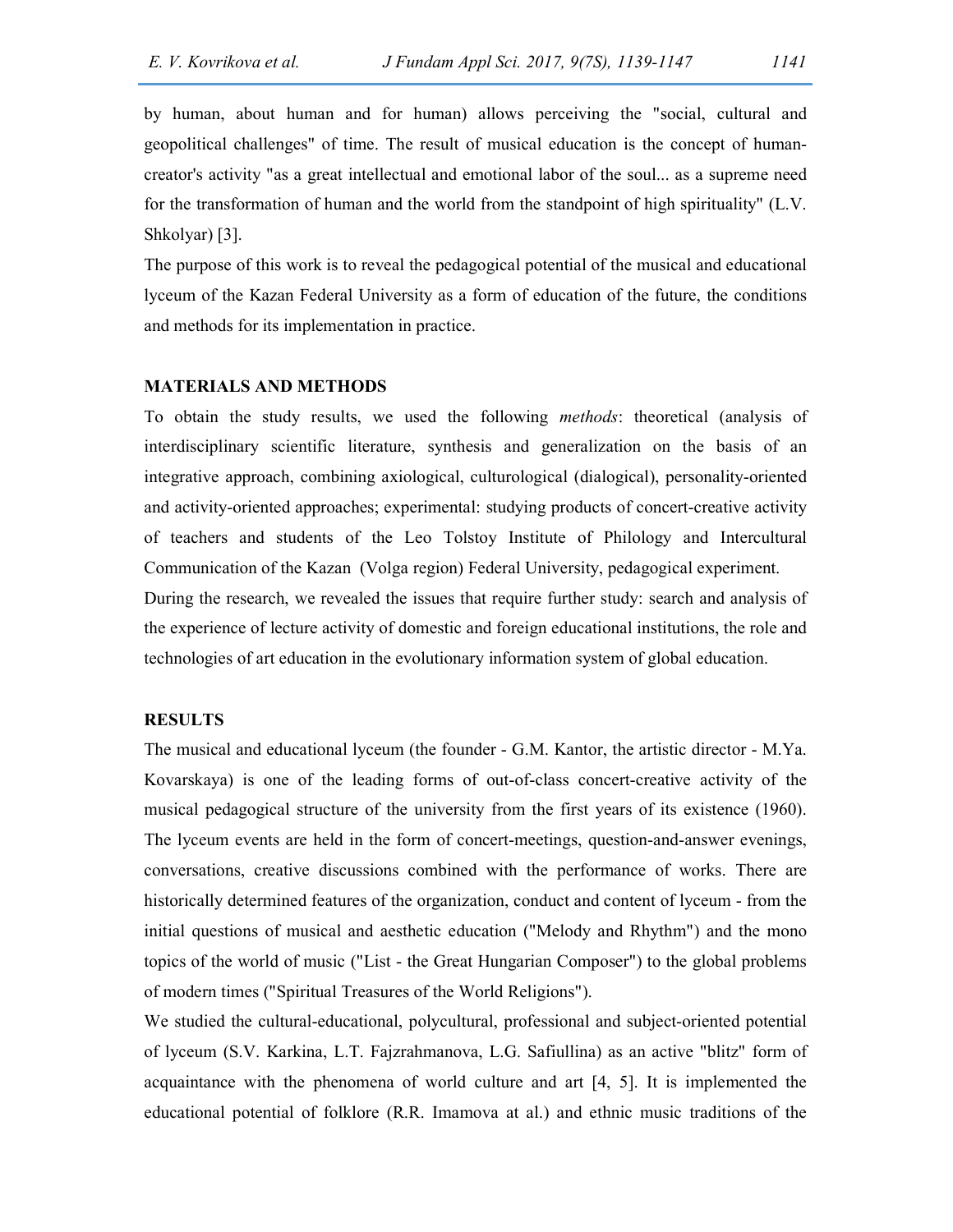peoples of the Volga Region (N.Kh. Nurgayanova, G.I. Batyrshuna et al.) in the process of participation of teachers and students of the KFU in the lyceum events on the basis of informatization of the educational process and introduction of Internet resources [6, 7, 8]. It is noted that the properly organized technologies and methods of teaching and performing activities of the university students - active participants in the lyceum's concerts, - contribute to the formation of a culture of self-education in future teachers (E.A. Dyganova, Z.M. Yavgildina) [9].

## DISCUSSION

The pedagogical potential of the music-educational lyceum as a form of education of the future is an integrative phenomenon, represented by a number of characteristics, namely: culturological, communicative-cognitive (information-evolutionary), dialogic-creative (culturological, activity), problem-reflective (self-educational, research) potential.

The culturological potential is characterized by the presence of ideas and ways of positive interaction between a human and the information and cultural environment, creating new models of culture in interrelation with the environment: "Kazan Musical and Literary" (to the 1,000 anniversary of Kazan), "Oh Sport, You are the Peace!", Dedicated to the World Universiade - 2013, "When the Soldiers Sing" (Great Victory Day).

Spiritual-value potential. David Reznik, head of the Center for the Morality of Sciences, argued that the scientist should be responsible for observing the norms of ethics of scientific researches [10]. Lyceum, being an activity-creative form of scientific and practical knowledge, has a expressed spiritual-value orientation: "Spiritual Treasures of the World Religions", "Fairy Tale in Literature, Painting and Music of Different Peoples", individual works and subjects of the evenings that raise the issue of human life on the Earth, regardless of nation and religion, love of nature, native land.

Communicative-cognitive (information-evolutionary) potential. The continuous process of obtaining and sharing new knowledge allows identifying the lyceum potential as an information-evolutionary form of the art education of the future: from the traditional themesting ("How to Listen and Understand Music"), the integration of arts ("Students Draw Yakhin's Music", "Music and Exact Sciences") to the Humanistic Value Content ("The Healing Power of Art").

Dialogue-creative (culturological, activity) potential. Unlike creativity, the creative activity has a positive-creative character, contributing to the successful self-realization of a human, formation of tolerance, dialogic thinking [11]. It is necessary to note the co-creation of the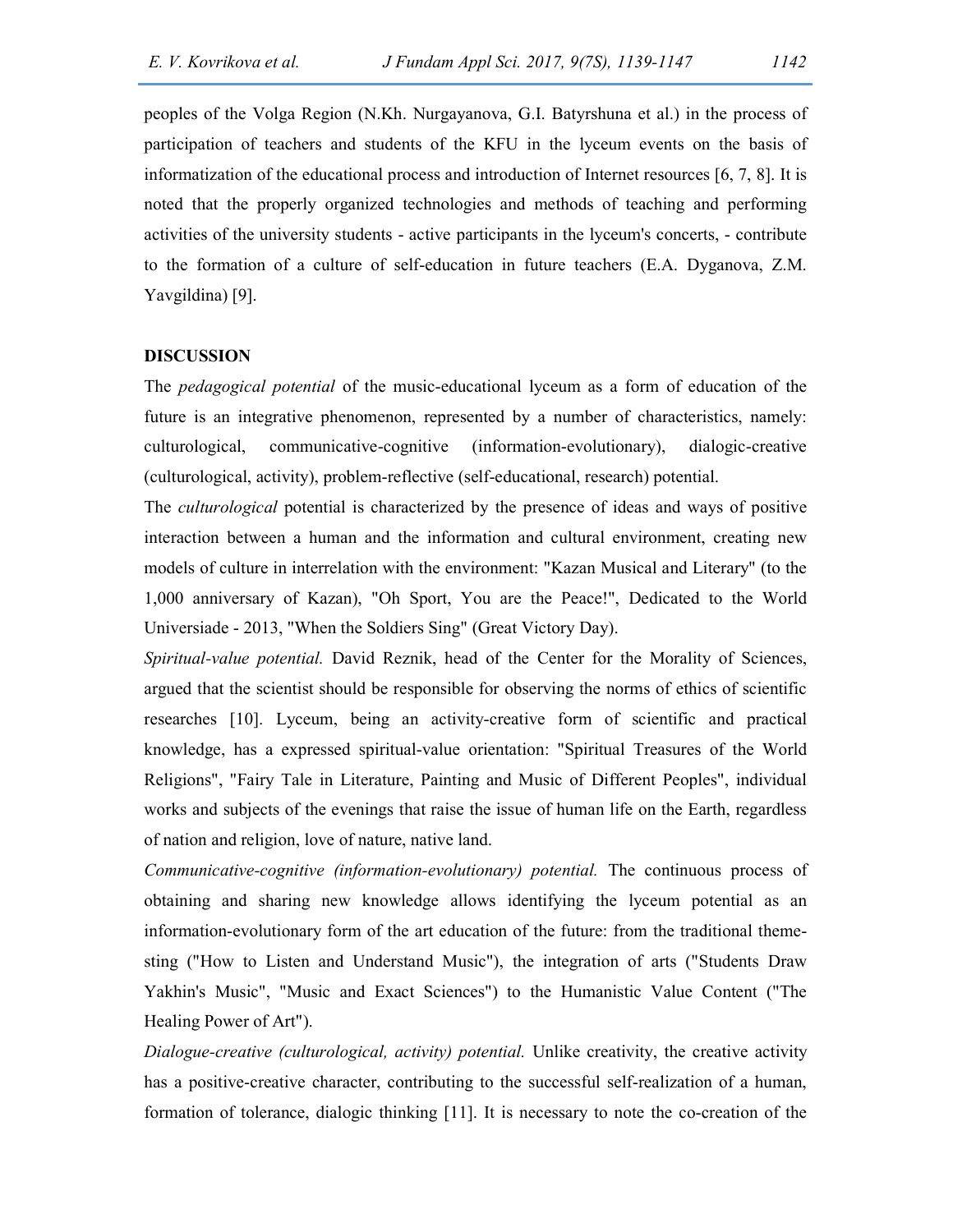organizers and participants of the events (as part of teams, solo performance, preparation of exhibitions, presentations) with the leading masters of the arts of the republic, which is especially significant for the students - future teachers. The musical and educational process of lyceum is carried out in the form of intercultural dialogue (the philosophical and pedagogical concept of the dialogue of cultures of V.S. Bibler). Many lyceum events are held in the form of polemically pointed discussion ("With Music through the Centuries and Countries", M.G. Dismain), intercultural communication and dialogue ("The East-West Musical Bridge", etc.).

Problem-reflexive (self-educational, research) potential. As the problem of education of the future concerns not only the younger generation and young people, the lyceum motivates to the constant problem-educational and information-scientific search, to the open thinking of their parents and elderly relatives, who often have narrowly conservative beliefs. Such topics as "Pushkin - the Melody of the Russian Soul", "Genius and Villainy - Are Two Incompatible Things...?", "Light Music: Yesterday, Today, Tomorrow" indicate a problematic situation, for example, how the musical images are a reflection of "artistic universalism" by Marc Chagall (L.G. Safiullina, G.I. Batyrshina) [12].

The results obtained allowed formulating the conditions for the development of pedagogical potential of the musical and educational lyceum of the Kazan Federal University in the aspect of education of the future:

1. Development of culture of self-education of the organizers and participants of lyceum events: continuous education begins with a critical comprehension of one's own strength and ability to cognize the new, to the constant renewal of the methodological and cognitive principles of understanding the problems of the present and the future.

2. Updating of topics, content, forms and methods of preparing and holding the lyceum events in the aspect of education of the future on the basis of information-evolutionary connection "human - nature - society".

3. Active use of information and communication technologies to integrate the educational multimedia resources, cultural phenomena (classical, modern, mass, pop, folk, professional) and art (music, literature, design, painting, choreography, cinema, etc.).

4. Expansion of the research and performance space - qualitative (performing) and quantitative composition of the participants and listeners on the basis of cooperation with the scientific, creative and cultural educational institutions of Tatarstan, Russia and abroad.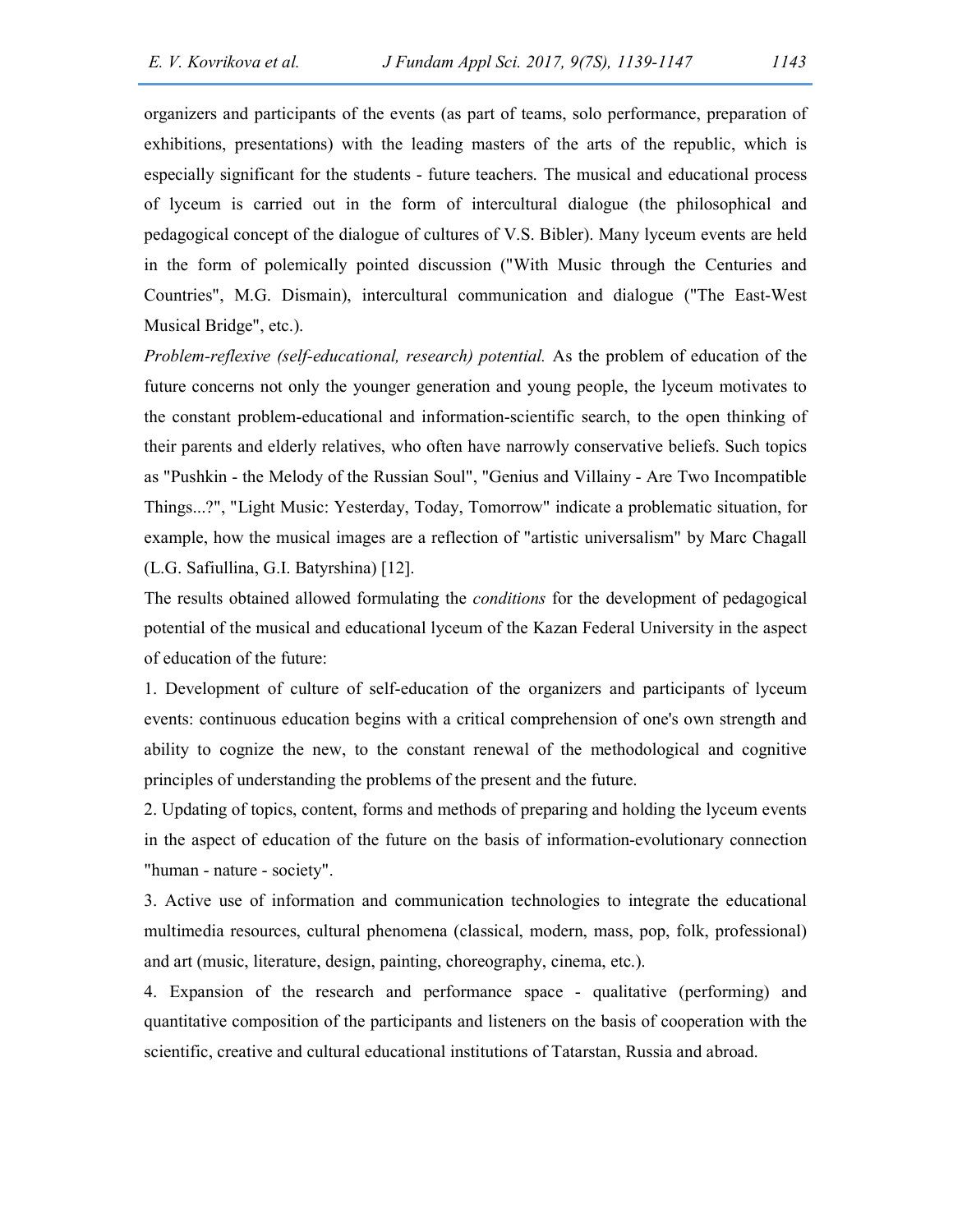5. The revival and development of the tradition of conducting outreach lyceum activities in general and specialized institutions of additional education for children and adults, in social orphanages and boarding schools for children and elderly people, rehabilitation centers, etc.

With the purpose of practical implementation of the integrative potential of the music educational lyceum based on the revealed conditions, we have organized a pedagogical experiment, which is currently underway (from the end of 2016) on the fundamental principles of integrativity, natural and cultural conformity, dialogue, multiculturalism and spiritual value orientations, co-creation and problems. One of the first lyceum events within the framework of the experiment was the concert "Childhood Ghostly Horizons" (November 30, 2016, the author - E.V. Kovrikova), where there was a talk about music created for children, about the content of music loved by children, and about children who knew and loved music. The main actors were children and teenagers, preschoolers, students and graduates of music schools, participants of youth creative groups. The symbol of that evening, on the basis of which the poster design was made, was a postage stamp symbolizing the unity of nations (the author - Urska Golub, Slovenia). The content, program, presentation and conversation with the Tatar composer Ilgam Baityrak accentuated the main idea of the event: throughout his life, the human who remains a child in the soul, will always be open to the new, open to another person and nature - the future!

Successful implementation of the pedagogical potential of lyceum as a form of education of the future is promoted by the *method of cultural interpretation of works of art*, when the artistic image is comprehended in a dialogue with other samples of culture and in interaction with the phenomena of the surrounding social environment. This method includes: initial emotional-aesthetic perception of the work and comprehension of its artistic-figurative content; disclosure of the main idea as objectively significant information of world culture; search and interpretation of the underlying subtext, existential and universal human values in the chain "human - nature - society"; identification of general and special (style, era, values, worldview, etc.); search for and analysis of similar phenomena in the surrounding world, parallels with other examples of music and samples of culture and society; detection of barriers of understanding and empathy (stereotypes, negative experience) as a problem situation of intercultural communication and dialogue in the triad "teacher - student - work of art"; reflection, self-education and self-development of all participants of the artistic and educational process.

Active involvement of an individual in the concert and creative activity, increasing the significance of the work performed and the opportunity to really feel its results in practice,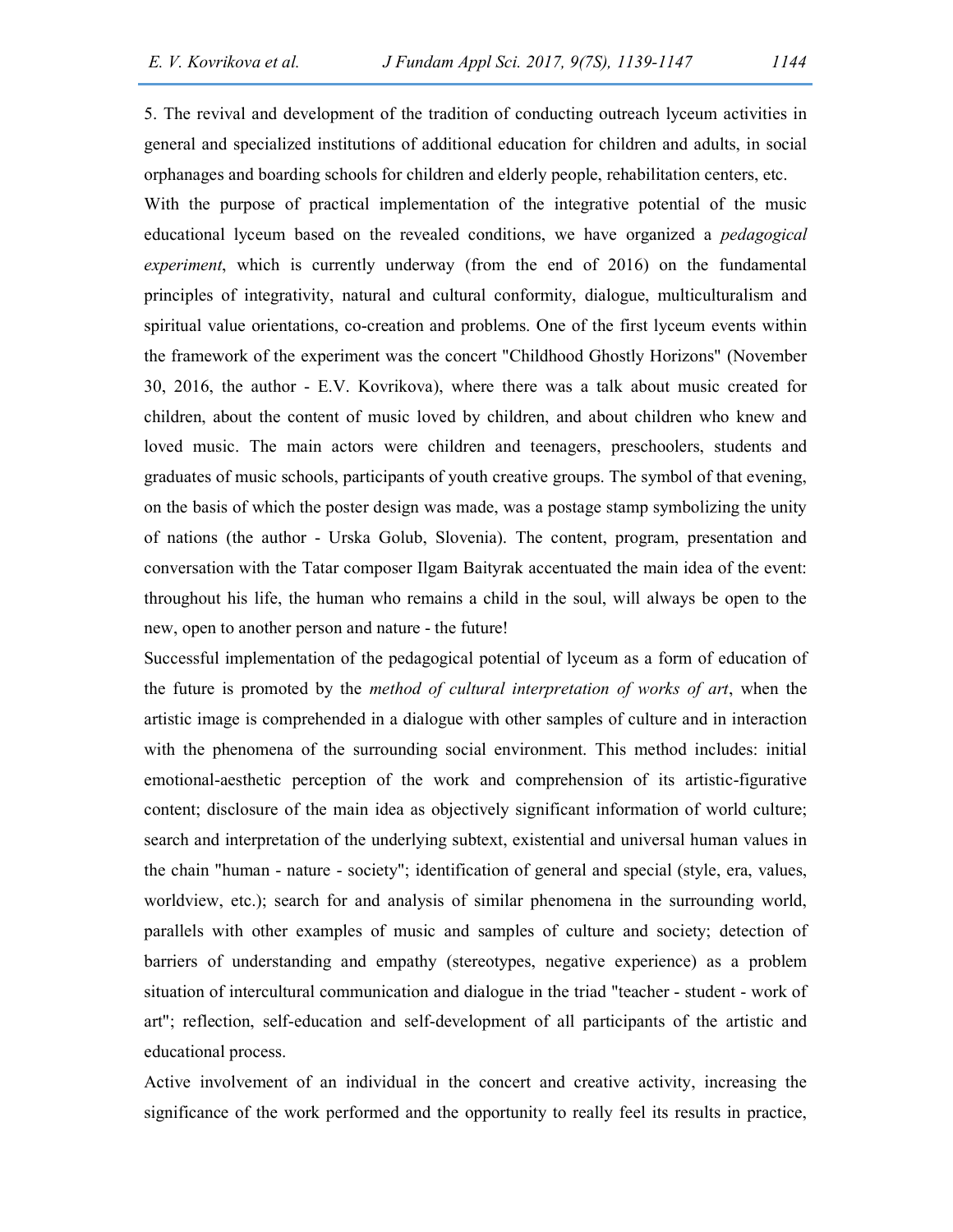motivating the process of self-education and self-realization, is promoted by the use of cooperation technologies, problem training and actualization of the educational potential of the educational environment on the basis of interdisciplinary, globally oriented education: from education as a form of confrontation with global problems (J. Botkin) [13] to information-evolutionary models and modern technologies of studying global studies (A.D. Ursul), whose goal is the Universe-human [14, 15].

At present, there is the development of criteria and the selection of diagnostic techniques (author and approved) for studying the dynamics of the development of an individual of the future applied to different age categories, social statuses and professional affiliation students, teachers, pupils, music lovers.

#### **CONCLUSIONS**

1. The education of the future aimed at implementing the idea of global mankind survival is closely connected with the humanistically oriented essence of musical education and is based on the achievements of human experience, which give broad scope to the interaction of moral values, culture and science, human existence and the universal worldview.

2. The musical and educational lyceum of the Kazan Federal University distinguishes high cultural and spiritual values, integrative and free form of new knowledge, which motivates independent cognitive activity of the participants and listeners of events, their self-realization and dialogue interaction, regardless of age and occupation. The pedagogical potential of lyceum as a form of education of the future seems to be an integrative cultural, communicative-cognitive (information-evolutionary), problem-reflective (self-educational, scientific-research), dialogic-creative (culturological, activity) potential.

3. The conditions for the implementation of the pedagogical potential of lyceum are selfeducation, updating the content and methods of carrying out activities, informatization and integration of educational resources, scientific and creative collaboration, reviving the tradition of field visits.

#### ACKNOWLEDGEMENTS

The work is performed according to the Russian Government Program of Competitive Growth of Kazan Federal University.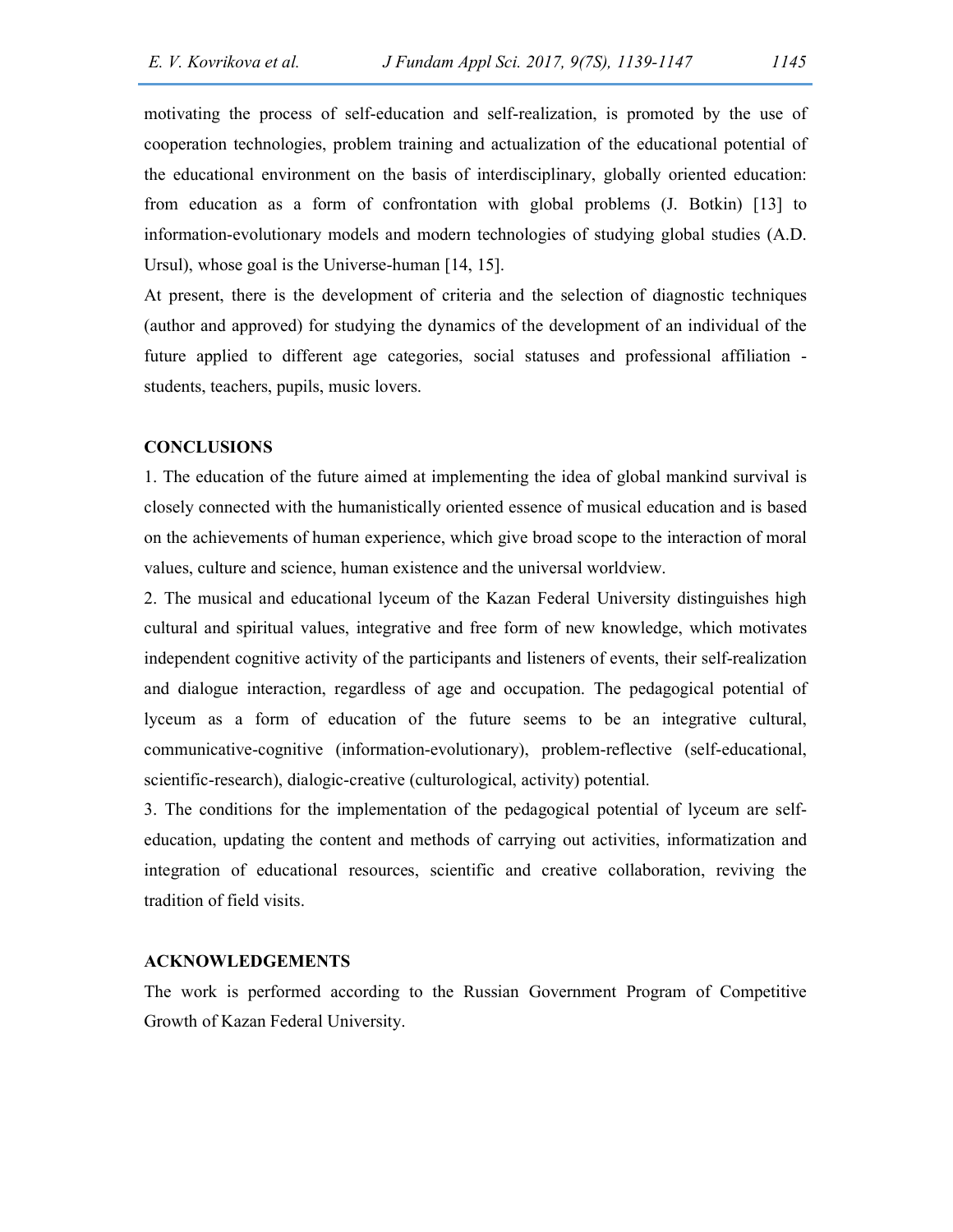## **REFERENCES**

1. Kuzyk B.N., Yakovets Yu.V. Civilizations: Theory, History, Dialogue, Future / V. VI: Prospects for the Formation of an Integral Civilization. Moscow: Institute of Economic Strategies, 2010. P. 104.

2. Ursul A.D. et al. Formation of the Noospheric Civilization: Collective Monograph. Ghapter 5. Stavropol, 2016. P. 240-249.

3. Shkolyar L.V. Theory and Practice of Art Education (to the 110th Anniversary of the Birth of D.B. Kabalevsky) / Musical Education in the Modern Cultural Space: Collection of the Scientific Works on the Materials of the International Scientific and Practical Conference "D.B. Kabalevsky - a Composer, Scientist, Teacher". Moscow, 2015. P. 5-8.

4. Safiullina L.G. Music and Educational Lyceum as the Leading Form of Concert and Educational, Artistic and Creative Activity at the FHO TGGPU / Pedagogy of Art Education: History, Methodology, Practice: Materials of the All-Russian Scientific and Practical Conference (with International Participation). P. 1. Kazan, 2011. P. 12-18.

5. Karkina S.V., Fajzrahmanova L.T. Tradition and modern experience of the Kazan piano School in the aspect of subject-oriented approach / The Turkish Online Journal of Design, Art and Communication (TOJDAC). 2016. Vol.6, pp.2451-2456.

6. Imamova R.R., Shirieva N.V., Kamalova I.F. Social and cultural activities of a folk music ensemble: pedagogical aspect / The Turkish Online Journal of Design Art and Communication, 2016, pp. 3061-3066.

7. Batyrshyna G.I. Educational Internet Resources in the Study of Ethnic Music Traditions of the Peoples of the Volga Region // Remote and Virtual Training. 2015. No. 1. P. 98-113

8. Nurgayanova N.Kh., Batyrshina G.I., Ahmetova L.А. Intercultural Interaction of the Volga Region Nations in the Context of Ethnomusical Traditions / Biosciences, Biotechnology Research Asia. 2015. Vol.12. № 3. рр. 2795-2801.

9. Dyganova E.A., Yavgildina Z.M. Culture of Self-education of the Teacher-Musician / Rupkatha Journal on Interdisciplinary Studies in Humanities, Vol. VIII, No. 2, 2016. рр. 79- 90.

10. Resnik D.B. The Ethics of Science: An Introduction (Philosophical Issues in Science) / First published 1998. London, New York, 2005, p. 83.

11. Zobov R.A., Kelasev V.N. Human Knowledge: Human Self-Realization. St. Petersburg, 2008. 461 p.